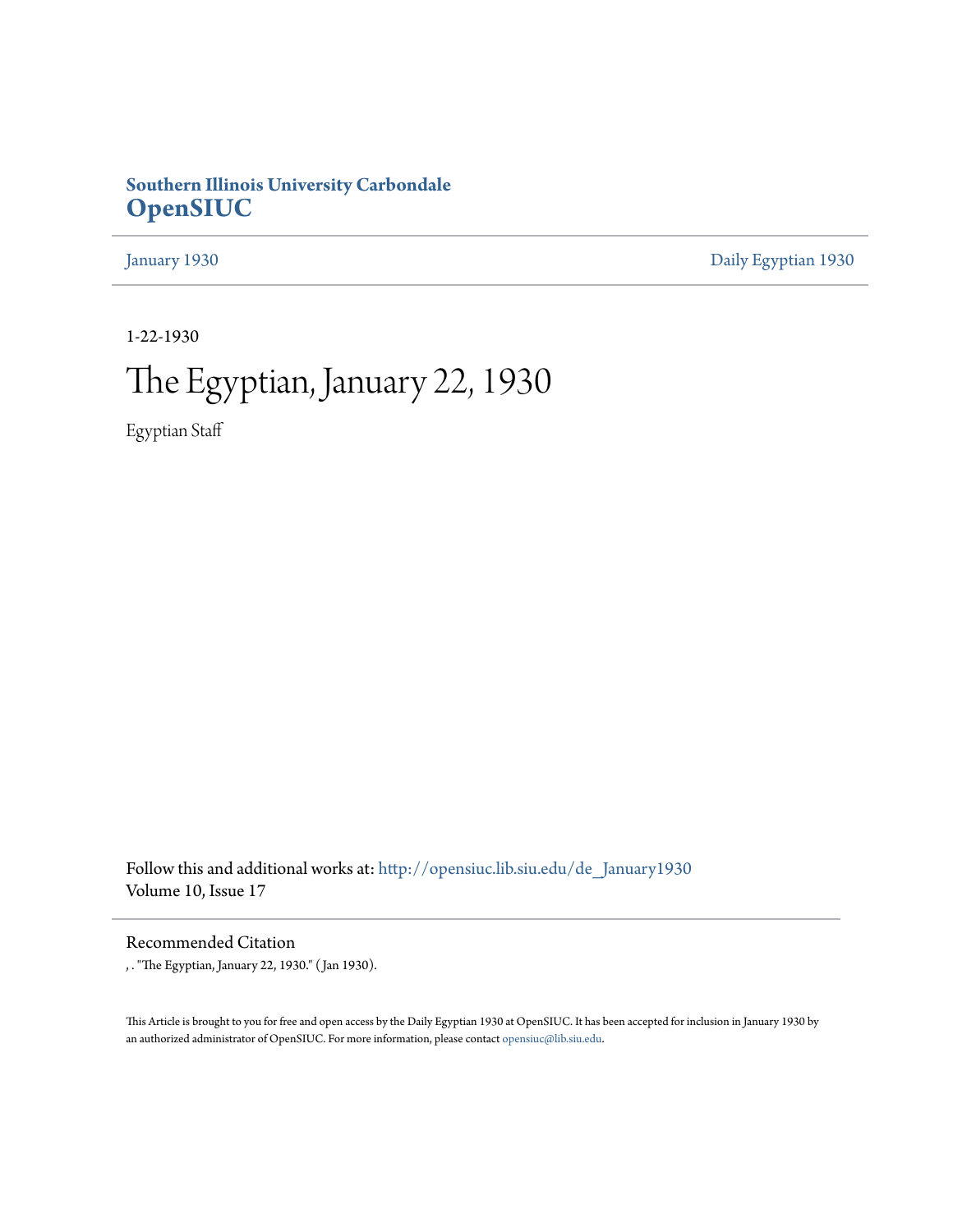

## MNI CROWD HALLS OF NEW BUI SOCIETY A

## RURAL PRACTICE DEPARTMENT OF S. L. N. U. SHOWS PHENOMINAL GROWTH

#### **PRESENT SYSTEM ORGANIZED 12** YEARS AGO; NOW ONE OF **LARGEST IN COUNTRY**

The rural practice department of this school was organized twelve years ago. At that time it was a very unique system. It had long been the policy of teachers colleges to have some plan for training their students, but as a rule these plans had been rather ineffective in that they took the students away from their work.<br>The advent of the hard roads made the present system possible. Our system was devised and perfected by<br>President Shryock and under it, the students are permitted to get the necessary training and at the same time continue their work at the college.

At the time this system was instituted there was grave doubt as to its final success but with the passing of the years its wisdom has been proven by every test. The patrons of the rural schools affiliated, the county superintendents of Southern Illinois whose duty it is to supervise rural schools, and the directors and patrons who employ teachers for their children are equally enthusiastic for our which has gradually felt its system way and enlarged its scope until now it is one of the largest in all the United States. Its phenominal success was directly responsible for the similar arrangement whereby persons who are going to teach in the city schools can receive the same sort of training.

Seven one-room rural schools are now included in the system. They are Buckles, situated two miles west of Carbondale; Pleasant Grove, two mues ruriner west; Giade, just north will not be too many. These extra opies<br>of the Tie Plant; Bridge and Foreville, spill not be too many. These extra east of town; and Wagner and Pleasant Hill, south of Carbondale. Several other rural schools have asked to become affiliated with the school for the same purpose, but they could (Continued on Page Six.)

#### Two Former Students **Receive High Honors**

now attending the University of Illi- souvenir of his S. I. N. U. days. nois, is also assisting in the Zoology department there. He worked out ADAMS AND SHAPPARD the breeding age and longevity of the osed minnow. blunt n

genus of snail.

Mr. W. O. Brown

#### **Talented Freshman Groups to Edit Next Issue of Egyptian**

Is there talent in the Freshman This question will be ans-Class? wered in next week's issue of the Egyptian, to be entirely edited by the Freshman class.

over the publication, so enthusiastic in fact they are sure that an eight have advanced to the stage where page edition will not be big enough their theoretical studies of Classic and that sixteen hundred extra copies Orders, strength of materials, struccopies will be sent to the different to practical application by combining

From twenty promising candidates Kendall Fugate has been chosen to fortable to live in but also will have Kentall Purate has been curved in a relation of the  $\frac{1}{2}$  relation of the  $\frac{1}{2}$  relation of the  $\frac{1}{2}$  relation of the set of  $\frac{1}{2}$  relation of  $\frac{1}{2}$  relation of  $\frac{1}{2}$  relation of  $\frac{1}{2}$  relation of his staff and other members of the class who will contribute, he will edit one of the best, as well as one of the their worthy efforts. largest publications of the Egyptian

Henry C. Markus, a member of '28, everyone will be proud to save as a

### **STAR ENTERTAINERS**

N. U. in 1927, is now teaching in the Two very interesting talks were<br>Biology department of the Herrin made by Norwood Adams and Fred hip High School. He has made Shappard, on the new calendar. This dollars, and Mr. W. C. Fly has offera special study on the arrangement was the first of a series of related of teeth in snail, genus Goniobasis, talks to be given from time to time which was pronounced by small ex- by members of the club as prepara- be awarded as follows: perts as revolutionary and fundament- tory training for the Tri-Club debate al in determining the apecies of that, to be given some time the spring term.

#### **Strut and Fret Have Big Plans** For Future

The calendar for the next two months in Strut and Fret is a varied and interesting one.

For example, on January 25 the cast of the Royal Family will go to St. Louis to see that play given at the Orpheum. This is a gift from the society; a gift which will be priceless as far as a better interpretation of the play is concerned.

Preceded by a prelude of preparation the affair of the year will be the Costume Ball, a house-warming, in the Strut and Fret Hall some time in March. The Strut and Fret is the only dramatic club on the campus, and this ball shall exemplify all the dramatic, all the beautifully artistic and attractive talent that the society possesses. It will be at once a rev-<br>elation of the society's strength and a colorful promise of a glorious future. It is to be for those who may desire to come into the organization, Radioing Freshmen for those who are interested in its work, and for those to whom it has become indispensable-so that all may pledge themselves to the dramatic society of the school.

#### **Building Design Prizes Offered**

### The architectural drawing students The Freshmen are very enthusiastic at the Teachers College are right now in the midst of their work. They tural details and "styles," can be put ing houses that not only will be comare sure that with the cooperation bondale are appreciating the practical value of this work and stand ready to encourage the earnest students in

Last year W. C. Fly awarded prizes

Mr. Lasater. This year a two-story dwelling of seven or eight rooms will be the sub-

perspective. The work must be hand-<br>ed in by the end of the Winter term. Mr. J. Y. Stotlar has offered fifteen ed ten dollars to be given as prizes These prizes of twenty-five dollars will

First prize-\$12.00. Second prize-\$8.00. Third prize-\$5.00.

## **OLD ZETETIC AND SOCRATIC MEMBERS FURNISH DEDICATION PROGRAMS**

**Team Rankings** in Intramural

| w.                        | L. | Pct   |
|---------------------------|----|-------|
| Sophomores 2              | 0  | 1.000 |
| Freshmen IV. 2            | 0  | 1.000 |
| Road Hog 2                | O  | 1.000 |
| M. E. Deacons 2           | 0  | 1.000 |
| Rural Teachers 2          | ٥  | 1.000 |
| Dunbar 1                  | 0  | 1.000 |
| House of Anduses 1        | 1  | .500  |
| Freshmen III 1            | 1  | .500  |
| Senfor College 1          | 1  | .500  |
| 810 S. Normal  0          | 1  | .000  |
| Freshmen 1 0              | 2  | .000  |
| Freshmen II 0             | 2  | .000  |
| Forum _________.0         | 2  | .000  |
| Fraternity 0              | 2  | .000  |
| *W. Grand Dubs 0          | 2  | .008  |
| "Team dropped out-Forfeit |    |       |
| <b>DOM NO. 6. 0.</b>      |    |       |

# **Give Program Here**

The Freshman class gave a program Friday morning at chapel time in the auditorium. A talk concerning the Freshman edition of the Egyptian was An extra large edition of the made. periodical is to be printed. It is to schools within a considerable distance from Carbondale.

The Roland Hays Club sang Little David Play on Your Harp. A reading was given by Evelyn Bonham who, in her reading has one father, one mother, thirty kittens, one cat, four dolls, and two old maid aunts.

Mrs. Krappe played a violin solo. A short number called Radioine was given by four Freshman boys. Thre stations of the same wave length were broadcasting at the same time. Among other things were der repair. . . . The wrath of the Lord . . . . will cause the pin feathers to fall out.

Mr. Will Hays sang "Love's Old Sweet Song."

#### **IMMIGRATION SUBJECT** OF GIRLS' DEBATE

Dr. H. C. Van Cleave presented in a rorum Debaung Club met ject for the students of architectural illinae, the girls' debating club,<br>this paper in the Ecology section of Monday night, January 13. This design. The drawings Illinae, the girls' debating club voted into the organization.

The question for debate was: "Re solved. That immigration should be every Saturday that the weather por-<br>further restricted." Since one of the mits from now on. negative debaters was ill no decision was passed.

cussed the question of free trade.

MANY NOTABLE PEOPLE FROM FAR AND NEAR ENTERTAIN **LARGE AUDIENCE** 

On Wednesday evening, January 15, at 7:00, in their respective halls in the new Chemistry and Manual Arts Building the Zetetic and Socratic Literary Societies held huge mass meetings. Among those on the program were outstanding men and women in various professions, former Zetets and Socrats.

A committee waited on former Zetets and Socrats as they entered the new hall and gave each a cut flower. The following program was given by<br>the Zetetic Society: Opening exercises, conducted by Mrs. John Miller; Lento by Cyrl Scott played by Mrs.<br>Raiph Thompson; "Making Friends With Books," and essay by N. W. Draper; Come Buy My Flowers, a solo by Mrs. T. B. F. Smith; "The Value of Literary Society Work as<br>Teacher Training," by Supt. R. V. Jordan; Mrs. Bertie Keezee, Mrs. D. L. Boucher, R. E. Renfro, Dr. H. C. During Chapel Hour Moss, sang a quartet; W. G. Cisne gave a short talk on the subject "Early Impressions," and Harvey Nooner sang a solo. The Zetetic hall was crowded.

A novel method of calling the roll was used in the Socratic hall. Felts began with the year of 1880 as beriouscal is to be princed. It is to a starting point. He asked anyone<br>the circulated to the various high a starting point. He asked anyone to stand, tell his namein case of a married women, the maiden nameand the person was given an oppor tunity to make a brief talk if h desired. This proved to be half an hour of delightful relating of incidents of former days. Mr. Pierce, of the S. I. N. U. faculty joined in 1886, he being a member of the or-(Continued on Page Six.)

<u>engines companies and</u>

#### **Miss Easley Talks** at W. A. A. Meeting

The high light of the W.A. A. meeting held last Wednesday at 4:15 was a talk given by Miss Zenobia Easley

The subject of the talk was "What Other Girls are Doing in Other Col-After reviewing the acleges.' complishments of other women's athetic organizations she offerel several suggestions for making our own associations more interesting.

The date for the next organized hike was set at Saturday. The girls<br>decided to start at seven o'clock and cook their breakfast in the open. There will be hikes of some distance

It was also decided to have a sunrise breakfast Wednesday, January Last Monday night the girls dis- 29 at 7 o'clock (if the sun does rise we'll have a breakfast anyhow!)



ever issued. It will be one which to the best two designs of a one-story six-room house. The first prize, of ten dollars, went to Mr. Whelpley; the second prize of five dollars, to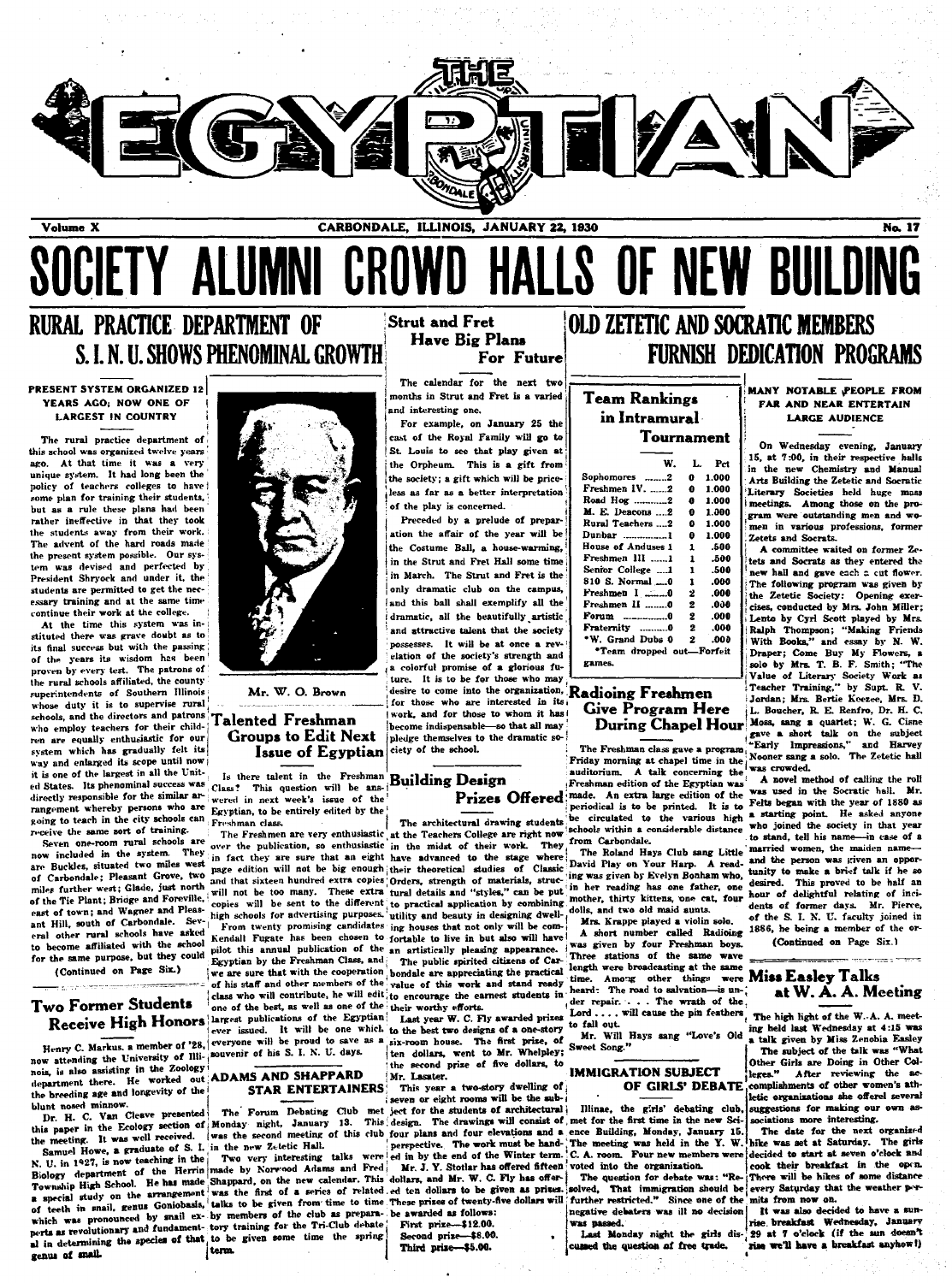Page Two

te de la composició de la composició de la composició de la composició de la composició de la composició de la<br>La composició de la composició de la composició de la composició de la composició de la composició de la compo

A good recipe for

young men's

hat style

Choose a snap brim with a fine supple

felt. a 55-8 inch crown and 2 inch

brim-then pinch the crown in front and

slant the brim over the eyes and wear

any place where correct style will be ap-

Note: Corona brown, Pyramid

gray, rust and Bacchus are the

\$5.00

accepted shades.

preciated.

#### Alumni News

S. I. N. U. students are well represented in the Pinckneyville grade school this year. The following former students are now teaching there:

Rebecca Heislan, second grade. Edna Hampton, third grade.<br>Maxine Heisler, fourth grade. Stella Stevenson, fifth grade. Elsie Cervenka, seventh grade. Lillie Reidelberger, music super-

risor.

Miss Mildred Eads, who taught 1901.<br>penmanship in the Pinckneyville Virgrade school, has resigned her position at the end of the first semester to accept a school at Des Plaines, Ill. Miss Christine Hicks who has taught in Pinckneyville for the past two years is now teaching in the East St. Louis public schools.

Fred K. Lingle, a graduate of S. I. N. U. in 1928, who is teaching in the Carterville High School, brought his debating teams to the S. I. N. U. lib-They are '28. rary Tuesday evening. They are<br>gathering material for their coming debate January 30, 1930. The members of the team are:

Affirmative-Ruth Boren, Robert Forbes, Aften Beasley.

Ralph Negative-Wyatt Linsey, McClusky, Elizabeth Ann West.

Mrs. Norman Moss of Mt. Vernon, 1895. Mrs. Notinan mose of the class of Mrs.<br>1878, died at her home Sunday, Jan- 1902. uary 12, 1930.

Mrs. Moss was a prominent worker, in the Methodist church and was president of the Home Missionary Society<br>for this district. She was also one of the founders of Holden Hospital in Carbondale, Ill.

Kate Sturn who has been teaching;d Zoology in the Jonesboro-Anna Community High School, has a leave of 1893. absence to work on her master's degree at Ann Arbor, Mich.

Freely Woll who finished his work at S. I. N. U. the Fall term 1929 is conducting a class in athletics for the business men of Murphysboro, Ill. The Zetetic and Socratic halls were filled to capacity Wednesday evening for the dedication program. This

was an occasion for the former mem-**Glimpses of** bers of the societies to get together<br>and discuss old times. The alumni present were: Dr. Merwin inspected the practice

At the Zetetic Society Location **Name** Class</sup> the schools have had excellent attend-N. W. Draper, Carbondale, 1928.<br>Mrs. R. V. Jordan, Centralia, '05. ance during the past week. The percents are taken daily and there is R. V. Jordan, Centralia, '05. much interest among the various<br>schools. Following are the percents Mrs. T. B. F. Smith, Carbondale, 1900. for last Tuesday:

Mrs. W. A. Brandon, Carbondale, 1901.

Dr. W. A. Brandon, Carbondale,

Virginia Myers, Carbondale, 1921 W. W. Trobaugh, Carbondale, '97.<br>Carl O. Smith, Carbondale, '25. Mrs. W. T. Felts, Carbondale, '94. Louise Durham, Carbondale. Mrs. F. M. Hewitt. Carbondale, '24 Dilla Hall, Carbondale, '27. Mrs. Dilla Hall, Carbondale,

Minnie Fryan Kessler, Carbondale. Grace L. Burkett, Carbondale.

George D. Wham, Carbondale, '96. Delman Shackleton, Carbondale,

Rossman Mills, Marion, '28 their mothers. The creeks have been W. G. Cisne, Carbondale, 1899. out of bounds and the pupils have Tina Goodwin, Carbondale, 1914. been serving as aids to the mail car-Dora Bevis, Carbondale, 1922. riers. The first grade has two new Mary Crawford, Carbondale, 1897. pupils, Sue and Virginia Cummins,<br>who entered from the Carbondale Mrs. Carrie Wiswell, Carbondale, schools.

1892. Mrs. R. E. Renfro, Carbondale,

The pupils of Bridge school have<br>read on an average the following Mrs. A. L. Berry, Carbondale. number of reading circle books per grade:

Mrs. L. D. Hooker, Carbondale. Lois Farley, Carbondale, 1912. Susan Patterson, Carbondale, 1923. Ruth Wilhelm, Carbondale, 1915. Grace Wilhelm, Carbondale, 1915.

Bortha Barr Keezee, Carbondale,

6th **Sth** . ... 13  $3rd$ 2nd The first grade has just started to read supplementary materials.

7th ...................

The third and fourth grade Physiology classes are making posters to illustrate balanced meals.

**Our Rural Schools** 

90

76

93

97

 $-85$ 

.... 95

. . . . . . . . . 14

10

 $\overline{10}$ 

 $\overline{11}$ 

chools during the past week. All

The Bridge school had the best at

Morelia Steele of Buckles has mov-

The Glade school is very proud of

some of the new basketball equip-

ment. The primary pupils have fin-

ished making paper covered vases for

tendance for the week, having only

ed to Florida for the winter.

Foreville ....

Glade ..........

Pleasant Hill ......

Pleasant Grove .....

Bridge.

Buckles .

Wagner ...

one absence.

**Rth** 

The Wagner basketball team re-<br>rently handed Pleasant Hill a 6-4 defeat.

The first and second oud of a new reading table.

The pupils at Foreville welcomed Miss Rachel Boyd last Wednesday. who resumed her teaching after a few lavs absence.

Miss Gulleys' Physiology class is onducting a series of interesting exneriments.

Exam. question: State the number of the last amendment added to the U. S. Constitution, and tell for what he amendment provides.

Ruth's answer: The Nineteenth<br>Amendment: Equal suffrage-the vomen have a right to suffer as well as the men.

May: Let's play "My Old Kenacky Home."

Roy: Oh. everybody knows that. May: Not the way I play it.

Carbondale, 1897.

J. W. Pierce, Carbondale, 1876 8. W. Fierce, Carbondale, 1893.<br>R. E. Renfro, Carbondale, 1893.<br>Elbert Waller, Carbondale, 1888. A. L. Spiller, Carbondale, 1896. Wendell Margrave, Carbondale 927.

John Y. Stotlar, Carbondale, 1902.

H. L. Kessler, 1900.<br>T. J. Laymen, Benton, 1902.

Wm. Hays, Joplin, Mo.

Herbert A. Hays, Carbondale, 1905. Willard M. Gersbacher, Carbon-

ale, 1926. R. A. Taylor, Carbondale, 1904. Joe McGuire, Carbondale, 1915.<br>Harry Wilson, Pinckneyville, 1902.<br>W. C. Fly, Carbondale, 1898. Helen W. Furst, Carbondale. S. E. Boomer, Carbondale, 1900

Elmer A. Hicks, Carbondale, 1929.

WALKERS J. V. Walker & Sons, Inc.

OUR GREAT JANUARY CLEANUP SALE CLOSES<br>NEXT SATURDAY NIGHT AT STORE<br>CLOSING TIME This is your opportunity to buy beautiful silk hosiery \$1.00 and \$1.25 quality for................\$0.83 Attend this Sale before it Closes JOHNSON'S, Inc.



**PARTICULAR PEOPLE** Let us show you the wonderful work we can do on everything, including the frailest of garments<br>LET US TAKE CARE OF YOUR NEEDS E. R. PHILLIPS PEERLESS CLEANER "Our Cleaning and Dyeing Saves Buying"<br>205 W. Walnut. Phone 637

OUR SERVICE IS KNOWN AMONG

AND LOOK YOUR BEST-A TRIAL IS<br>CONVINCING

VISIT THE **O. K. BARBER SHOP** 

Next door to Prince Cleaners

Fred Harell, Prop.

ta telegiaan as andinan mentang ngangkangkan tingkangkangkangkan.<br>20 merupakan mengangkang kalendar mengangkangkangkangkangkangkan

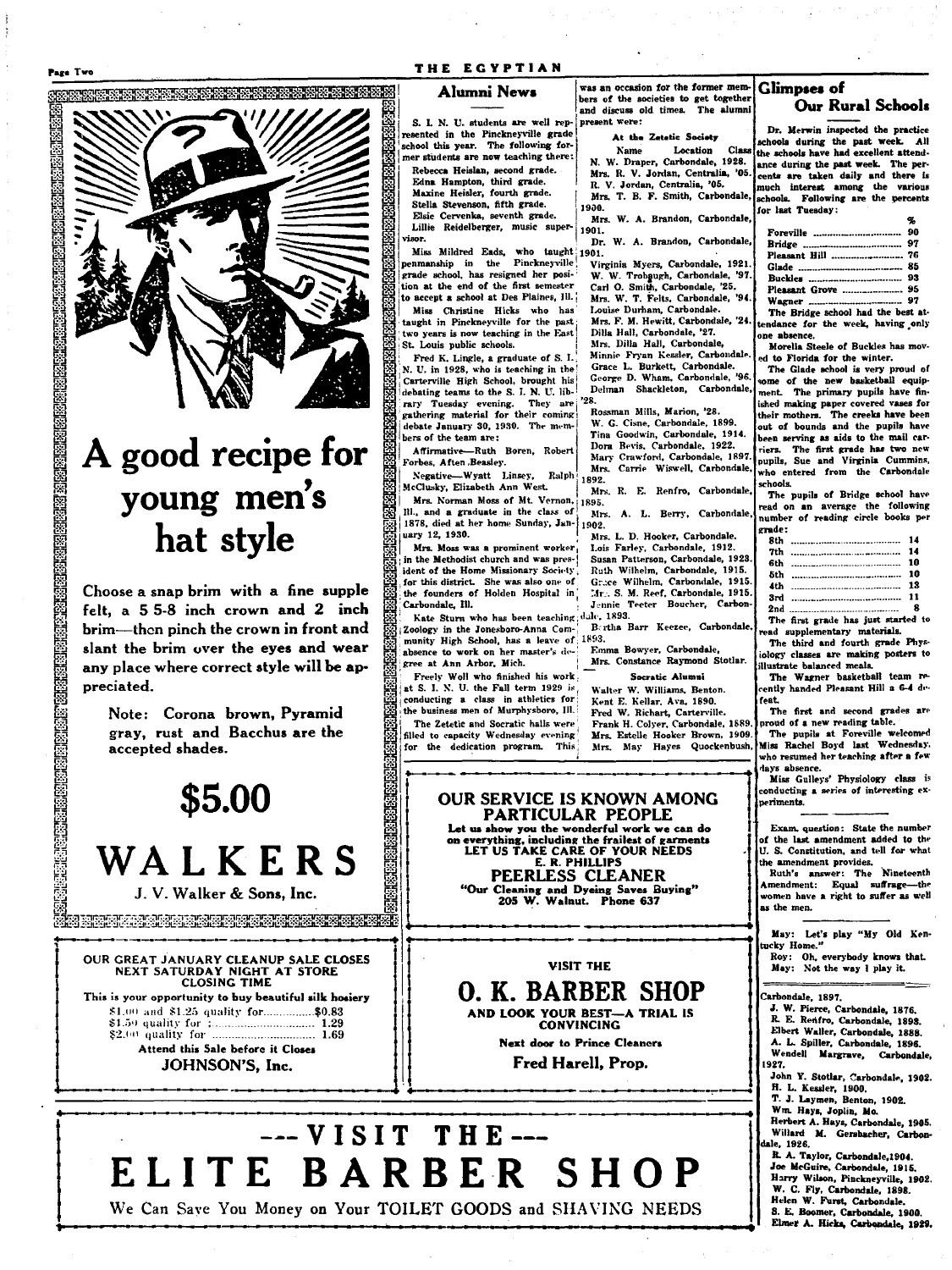#### **READERS' BAIT**

Do you Want People to Like You? is the title of an article on the subject of popularity written by Albert Elward Wiggam and published in the current issue of the American.

Human conduct can be predicted rather certainly. If you don't think so, tell one friend that he did his work well: insinuate that another friend is a liar. Observe the results. (In this latter case it will be well to put a considerable distance between on and the fellow you call a liar.) The point is, we can predict with much accuracy what our associate's reactions to a given statement will be by merely learning the principle hinted at above. When we learn to apply that, says this article in one unintentional moment of saneness, we shall be able to make others like us.

There is a score by which you can determine for yourself, and with all of the privacy the Wheeler library or even in the absolute seaffords crecy of your own room (doors closed, shades drawn) just how well liked you are by your associates. There is no longer any use of fostering an inferiority complex-no longer any use of being a "wall-flower"-for here in one short article you will find ample proof that you are really very pop-.<br>ular. that you have hundreds of staunch friends, and that, after all. you are not the dumb bell certain professors would have you think you are; on the contrary, you are a rather unusually brainy individual. But with all the worse than meaningless bunk in this article, the discussion is worth reading if for no other reason than to learn something of the psychology of hoaxing the public, thereby educating yourself to evade such .<br>exploitation.

Scribner's Magazine, in the January issue, has a story called A Matter of Standards, written by Julian Street. The situation is a very real one, and the average reader can become interested in the yarn for no other reason than that he hopes Clyde, the young advertising manager, and co-owner of a safety razor factory, can succeed in getting Mrs. Peale, the superlative of the elite, to give her signature as a user and endorser of the razor Ciyde and Company manufactures. But<br>there is, in Mrs. Peale's world, a price on names. She is not willing to let her name be used unless she gets top rates. And Clyde is not in a condition to make any special offer to her.

But unless he gets her name, the advertising campaign falls flat.

The general reader will find this a refreshing yarn. The student of short fiction will

find it especially fascinating ewing to the manner in which it is written as contrasted with the average nausenting story that leaves an ugly taste in one's mouth. Julian Street is one of the foremost short story writers of our day.

The American, January issue, carried an article called Wonderful Bunk. The author is William Muldoon. The sketch declares something that you may have suspected long ago<br>of being the truth-that there is little to the matter of dieting and exercising. Mr. Muldoon is a famous conditioner of men. In his article he tells how champions are made-both in the office and in the ring. eraxe for diet and exercise, he points out, is Wonderful Bunk. Read the article and eat what you please!

Novice: How long did it take Prof. McIntosh to teach you how to play the violin?

Violinist: Oh, about four. Novice: Four what?  $\ddot{\cdot}$ Violinist: Four violins.

#### **Information About** Readers' Guide

It is often that lower classmen and sometimes even juniors and seniors. in college do not know how to use the Readers' Guide. To them it is either something unheard of or a Phillips. library device supplementing teachers' reading lists. In either case it is shunned as much as possible. This thing ought not so to be.

The Readers' Guide is a volume in which the names of articles, stories, ocems, and plays that are published in the best magazines are recorded. By consulting this volume one can readily find supplementary material on any subject brought up to date.

The following information will help in learning to use the Readers' Guide. What is the Readers' Guide?

1. An index by author and subject to articles in the important magazines in the library.

2. A key to a vast amount of current information not yet to be found in books.

How often is the Readers' Guide published?

1. Once a month except June and July.

2. At intervals, entries of several months are cumulated into one alphhetical list.

3. Each year a bound volume contains a year's entries in one alphabetical list.

4. Every three years a large volume is issued containing entries for the years indicated.

How to use the Readers' Guide. 1. Entries in each number or vol-

ume are alphabetically arranged.  $2.$ An entry is made under the subject, the author, and (if a story or drama) a title and reference.

Look for whichever of these  $3.$ ou know.

4. When the entry sought is found, copy the abbreviation for the name of the magazine, the figures showing volume and page numbers and the late.

5. If you do not know the arrange ment of magazines in the library, the librarian will gladly show you the location of the magazine to which your dip refers, in which the article sought will be found.

Ed: See that girl with the checked Fred: My gosh! Do they check

**CHICKEN DINNER** At Grace Church, two blocks east and two orth of Compan **ONLY 25 CENTS** On Wednesdays-11:15 to 1 P. M.

TYPEWRITERS--- Portable or Standard, all makes,<br>new or rebuilt, Sale or Rent **BRYANT TYPEWRITER EXCHANGE** 500 South Poplar **Phone 392-K** 

SETTLEMOIR SHOE HOSPITAL ONE DOOR WEST OF DANIELS' GROCERY 203 West Walnut Street<br>PHONE 562-X

#### **RIDGWAY'S CAFE**

Barbocue Sandwiches 10c, Tomales 10c, Home Made<br>Pie 10c cut, Best Coffee 5c<br>113 N. Washington

SPONSLER SERVICE STATION Red Crown Gasoline, Polarine, Quaker State and Mobile Oils-Telephone No. 224 S. E. Cor. Ill. Ave. & Walnut St., Carbondale, Ill.

za.

## **WE SERVE DINNER**

FROM ELEVEN TILL ONE

\$5.00 MEAL TICKET NOW \$4.50

**Fountain Drinks** 

#### UNIVERSITY CAFE

**WEST OF CAMPUS** 

## **Batson's Barber Shop**

The Students' Shop

**LOCATED** 

In Carbondale National Bank Building

#### **BERRY'S GROCERY**

#### **601 West Collage Street**

Phone 286-281

#### YELLOW HOOD CAR CO.

Day and Night Service

#### **Rent a Car-Drive Yourself**

**Bus for Special Service** 

Phone 68

THE WORLD'S GREATEST CLOTHES VALUE **Authorized Royal Dealer for** 



F. B. SPEAR 302 South Illinois Avenue

Carbondale, Illinois

#### **STUDENTS**

May we call your attention to a nice line of Lock Diaries in our north window, and a nice selection of Star Dollar Books in our south window. Please look them over. They would make nice presents.

**COLLEGE BOOK STORE** 

#### THE ECYPTIAN

Zetotic Literary Society

President, Raymond Etherton.

Vice President, Mildred Oakes.

Corresponding Secretary, Harvey

Recording Secretary, Margaret Ar

Socratic Literary Society

Social Charles Control of President, Omer Henry,<br>Vice President, Raymond Carson.<br>Corresponding Secretary, Shelby

Recording Secretary, Mamie Rexer.

Strut and Fret

**Organizations** 

**Officers of School** 

mentrout.

Martin.



love. Second Vice President, Dewey

Green. Secretary, Evelyn Young. Treasurer, John Mitchell. Reporter, Gilbert Lentz.

#### **W.A.A.**

President, Margaret Krysher. Vice President, Elizabeth Pope. Secretary, Mary Colombo. Treasurer, Ione Rayburn. Newman Club President, Helen Maddock.

Vice President, Dan Foley. Recording Secretary, Ella Mae Holmez.

Corresponding Secretary, Berna detta O'Brien. Treasurer, Marie Smith.

dress? that too?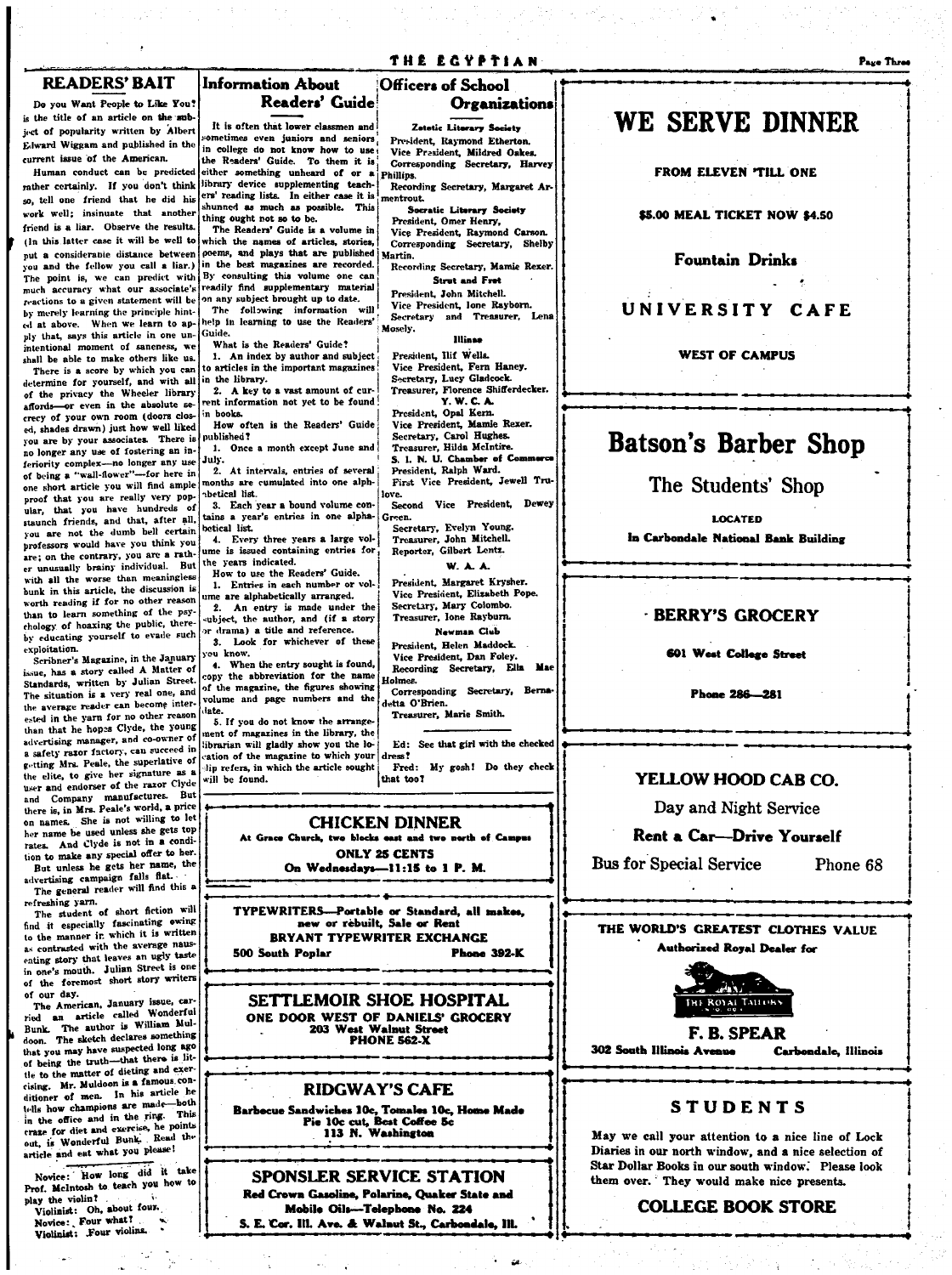#### THE EGYPTIAN

er Illinois College

Entered as second class matter in the Carbondale Post Office under the Act of March 3, 1879.

Published every Wednesday during the school year by students of Southern Illinois Normal University, Carbondale, Illinois.

| Editor-in-Chief<br>ROYE R. BRYANT                                       |
|-------------------------------------------------------------------------|
| Busines: Manager<br>RAYMOND AKIN                                        |
| THE STAFF                                                               |
| Associate Editor<br>ORVILLE ALEXANDER                                   |
| <b>Associate Editor</b><br><b>OMER HENRY</b><br>$\sim$                  |
| Asst. Business Manager<br>RAYMOND CROWELL                               |
| <b>Contributing Editor</b><br><b>ANDREW MCARTHY</b>                     |
| Contributing Editor<br>MARGARET ARMENTROUT<br>$\bullet$                 |
| Sports<br><b>CASEY DEMPSEY</b>                                          |
| - Features<br><b>RUTH PIERCE</b>                                        |
| <b>MADOLYN BAGWILL</b><br><b>Features</b>                               |
| <b>Circulation Manager</b><br><b>GUY NEAL</b>                           |
| <b>HELEN CRISP.</b><br><b>Assistant Circulation Manager</b>             |
| STELLA BROWN<br><b>Faculty</b>                                          |
| ARTHUR TRAMMEL<br><b>Subscription Manager</b>                           |
| <b>GEORGE CALHOUN</b><br>Alumni                                         |
| FRANCES MATTHEWS<br><b>Exchange</b>                                     |
| VIOLET LASATER<br>Typist                                                |
| <b>MISS CRAWFORD</b><br>News Critic                                     |
| <b>MISS BARBOUR</b><br><b>Feature Critic</b>                            |
| MISS POWER<br>Editorial Critic                                          |
| MISS BAKER<br>Alumni                                                    |
| DR ABBOTT<br>Financial                                                  |
| <b>REPORTERS</b>                                                        |
| <b>Hazel Towery</b><br>Eugene Watson<br>Margaret Krysher<br>Mary Keller |

#### WHAT ABOUT CHAPEL TALKS?

Several weeks ago the entire school was entertained and instructed by a short series of talks during chapel period by some of the members of the faculty. These talks were received with great enthusiasm by the student body. They were a distinct improvement upon the usual chapel exercises and as such were exceedingly welcome. It was thought by some students that it would be the policy to have some member of the faculty talk on some topic of general interest at definite intervals of time. However, since that memorable occasion several weeks ago, no such action has been taken. It is well known that our faculty are of the first rank in scholarship and ability, and the students should be allowed to avail themselves of every opportunity to profit by their superior knowledge. Of of Love." course we do not advocate talks for every chapel period. One a week or even one in two weeks might suffice. To make them too common would be to defeat the purpose for which they are to be instituted, but we feel that a discriminate sprinkling of these talks to relieve the monotony of the routine chapel exercises would be a very great improvement.

#### **CANDY WRAPPERS**

Why do students persist in throwing candy wrappers on the floor in the halls and on the stairs of the Main Building? Last week we saw one of the faculty members picking up candy wrappers from the middle stairs. It certainly is a reflection on the students that the professors have to go along picking up after them. Candy wrappers are such little things, but what a lot of difference they make in the looks of the halls!

#### **BUILDINGS**

In comparatively recent years this campus has been greatly beautified by the erection of spacious, new buildings. These are the brain children of our far seeing president, Mr. Shryock. Down through the years that he has been connected with this school, he has no doubt had a vision of that which has now become an actuality. Through the gates of the campus years ago he has seen the buildings which now we can all see and enjoy.

But the president is not the only builder. Each student, as he enters as a freshman, lays the foundation to the man he is to become. Each has rather clearly defined the outward appearance of his structure before entering here (excepting possibly the use of cosmetics, etc.) and is now ready to build to and improve the interior. This includes, as do the above mentioned buildings, the primary basic materials that give the building an excuse for being. Freshmen, now is the time to get the vision of what that temple (your body) shall contain. Make the vision broad enough to cover all of the nobler and better things of life and press ever toward that end, noth- bell's favorite characters. In several<br>ing daunted; and some day your vision, like that of our pres- of his books ("Jurgen," "Something ident's, will become an actuality.

## **BOOK REVIEW**

#### The Line of Love

**By JAMES BRANCH CABELL By Donald Payne** 

In choosing a subject for a book review it is customary to select one somewhat current. "The Line of Love" is almost antiquated and practically forgotten. It was brought out by Harper Brothers in 1905 and shortly thereafter it passed into the limbo of forgotten books. In 1921, after Mr. Cabell's "Jurgen" was sup-<br>pressed, "The Line of Love" was revived, along with all of Mr. Cabell's books, and published by Robert M.<br>McBride and Company. "The Line McBride and Company. of Love" received its third printing in 1926, twenty-one years after its publication!

"The Line of Love" is a sketchy genealogy of the supposed ancestors "Musgrave" of the family. These ancestors include such illustrious per-<br>sons as Francois Villon, Sir John Falstaff, and "Kit" Marlowe. In other words, the genealogy is Mr. Cabell's device for portraying the loves of the ficticious and real persons included in his story.

The book is divided into "Eni sodes." one "Episode" devoted to each of the characters. Mr. Cabell's attitude toward love is explained in a foreword called "The Enistle Dedi- $Mrs$ catory" which is addressed to Grundy," that famous mentor of morals who was quite influential in 1905, when "The Line of Love" was published.

It is impossible to write a brief re view of this book, since the "Episodes' have very little continuity. However, a few quotations from som of the "Episodes" will give some conception of the nature of "The Line

The language of "The Episode Called the Love Letters of Falstaff" is<br>authentically Elizabethean. It has that "ring of Elizabethean English," (to use Katherine Mansfield's expression.)

"Bardolph" tells "Sir John" that<br>he, "Sir John" knocked out three of the watchman's teeth while they were<br>all drunk the night before, and "Sir John" replies, in true Elizabethean word-play.

Three, say you? I would have my valor in all men's mouths, but not in this fashion, for it is too biting a jest Three, say you? I would to God my name were not so terrible to the enemy as it is; I would I had bated my natural inclination somewhat, and had slain less tall fellows by some three-I doubt Agamemnon slept well o'nights. Three, say you? Give Fate made the man; in necessity's the fellow a crown piece for his mortar she pounded his soul into the mouldy teeth, if thou hast one; if thou hast not, bid him eschew this she lifted him; to thieves hovels she vice of drunkenness, whereby his misfortune hath befallen him, and thus vin him heavenly crowns.'

And that, in my opinion, is the doughty "Sir Jack" himself. But Mr Cabell goes farther, he finds a heart beneath the rolls of fat, in the old time-battered, bloat-rogue

The "Episode," "Porcelain Cups concerns Christopher Marlowe: it ia traged comparable to the real treg edy of Marlowe's life and death most finished of all the "Epiroder." it is difficult to quote briefly from it. It can be said that Mr. Cabe! has found the soul of that tragic enigma, Christopher Marlowe.

Francois Villon is one of Mr. Ca-About Eve") there are references to

 $\sim$ 

#### The Inquiring Reporter

"Should we have a regular sum mer session?" which means, drawing a word picture of it, that school would be in seasion all day. It alse implies carrying the extra curriculum of societies, paper, dramatic clubs and other organizations on through the summer.

Judging by the opinions of these five students to whom I have talked to. such a summer term wouldn't go over Here they are very well. station STUDENTS broadcasting.

"School in summer! This school is hot enough without having it in the afternoon. Anyway-when would one worry about lessons to be donesurely not on moonlight drives! And say-if students got double credit in the summer they wouldn't come back<br>the next year, which would be detrimental to the great progress of-(Then I stopped this growing tide of **M. M.** oration. )

"School in the afternoon during the cummer? Fine, providing the students coming are from Haiti or Brazil-used to boiling. Who would have the ambition or strength **t** swelter away? Not me. I wouldn't **A.P.** come."

"No, for two reasons. First, it's too warm; neither teachers nor pupils would accomplish much. As for the extra curriculum continuing, how much real interest or advancement could be accomplished here by six wecks students doing double work? Better prove black white, rather than that." R. H.

"This plan is noble, but not prac tical. It's too warm here too have cchool in the afternoon for these old buildings are insufferable. The teach ers need vacations, and if not that, then at least half a day's relaxation. Students must study, and what if they wanted to go home each evening out of town? Increase the day: cool the weather; give all the students and pupils endless vitality, and have your noble idea materialize. You won't see my shining face there, however. **w.s.** 

"I think war veterans make mighty good husbands, don't you?"

"Yes, they always know what to do after you've shot them."

Villon, the rouge-poet of the 15th century Paris. Villon's "Episode" is called "In Necessity's Mortar," from concorner recessity a mortar," from<br>this bit of Villon's supposed speech:<br>"Listen," Francois said. "Yonder" is Paris.---laughing, tragic Paris, who once had need of a singer to proclaim splendor and all her misery. shape Fate needed. To kings' court thrust him down: and past Lutetia's palaces and abbeys and taverns and Lupanars and gutters and prisons and ts very gallows-past each in turn he man was dragged that he might make the song of Paris. Villon the neer, fate fashioned as was need-'ul; and in this fashioning, Villon the nan was damned in body and soul And., by Heaven, the song was worth  $\ddot{\phantom{1}}$ 

In a final estimate of Mr. Cabell e are moved to say this:-He writes rith surpassing elequence, he is ever His place in letters will be mique. ebated for a long time to come be ause of his uniqueness. you will find

"The Line of Love" to be one of the best and soundest Enumples of Mr. Cabell's graceful facility in the telling of stories.

DONALD PAYNE.



THE SPHINX KNOWS: Whose favorite song is "My Fate is in Your Hands.

What eminent faculty member is a movie fiend.

Who prescribed settin-up exercises for Miss Scott.

What boy remarked that the freshman edition of the Egyptian would be a crazy affair whether it was meant to be or not.

What Anthony Hall swain was late to his date the night the walks were slick, because he had to stop to pick up so many girls who fell for him on the way.

#### AND WONDERS WHY.

A certain little girl has resolved to spend more time at the Cafe this term. (We bet that's one resolution they'll be kept.) Miss Bowyer insists she is simple-minded in Rhetoric 102 classes. It didn't rain Monday afternoon for the dance. It did for all the oth-

Minutes of the Geats' Club

The Goats, those pale, swooning maidens whom you have been hearing so much about (for they are quite a curiosity about the campus) are aunching a new campaign this year. Like the Canadian Mounted Police, (or is it Bessie Fern Schremp?) their motto is Get Your Man. They repeat it every chance they get, while they are brushing their teeth, and crimping their hair. Sometimes they mumble it fiercely as they walk to school, "Get Your Man, Get Your Man." B. patient with them, for it is a high re-"What!" you snicker, "A solve. high resolve to be an outspoken Oi, oi! you've got us wrong vamp!" there: "Get Your Man doesn't mean charm the boy-friend. It does mean that the anti-tenderness sisters have taken up boxing (just to show you how tender they are.) They are developing a punch that would get Tunney himself. They practice nights in the gym, and the thumping and bumping can be heard for miles. Just listen tonight, and you shall hear the battle cry of the Goats.

Dear Sphinx:

My girl-friend insists upon talking to me in Chapel. If I don't answer. she'll get sore; if I do, dire calamity swaits me. The awful knowledge dogs my footsteps with cat-like tread. I am cowed. I am becoming sheepish. What, oh, what shall I do! Is there no deliverance?

> **Beseachingly**. Frantic Frederic.

Dear Frantic:

Your pitiful case troubles me great-I hope that you may be firm; lv. that you may resist the temptation to sin the seven deadly sins, all seven of which are talking in Chapel.

Perimps you are to young to reember the ghastly incident of 1908 when headlines appeared announcing: 'Students Blink in Chapel," and again n 1911. "Revolution at College, Leader in Revolt Scratches Ear in Chanel.' So you see your trouble is not a new However, let me beseach you to attempt no innovations. Disaster would overcane you. Be discreen ...<br>and broad jumps. Be discreen ...<br>haven. There is only one course that has proved really safewear ear-muffs.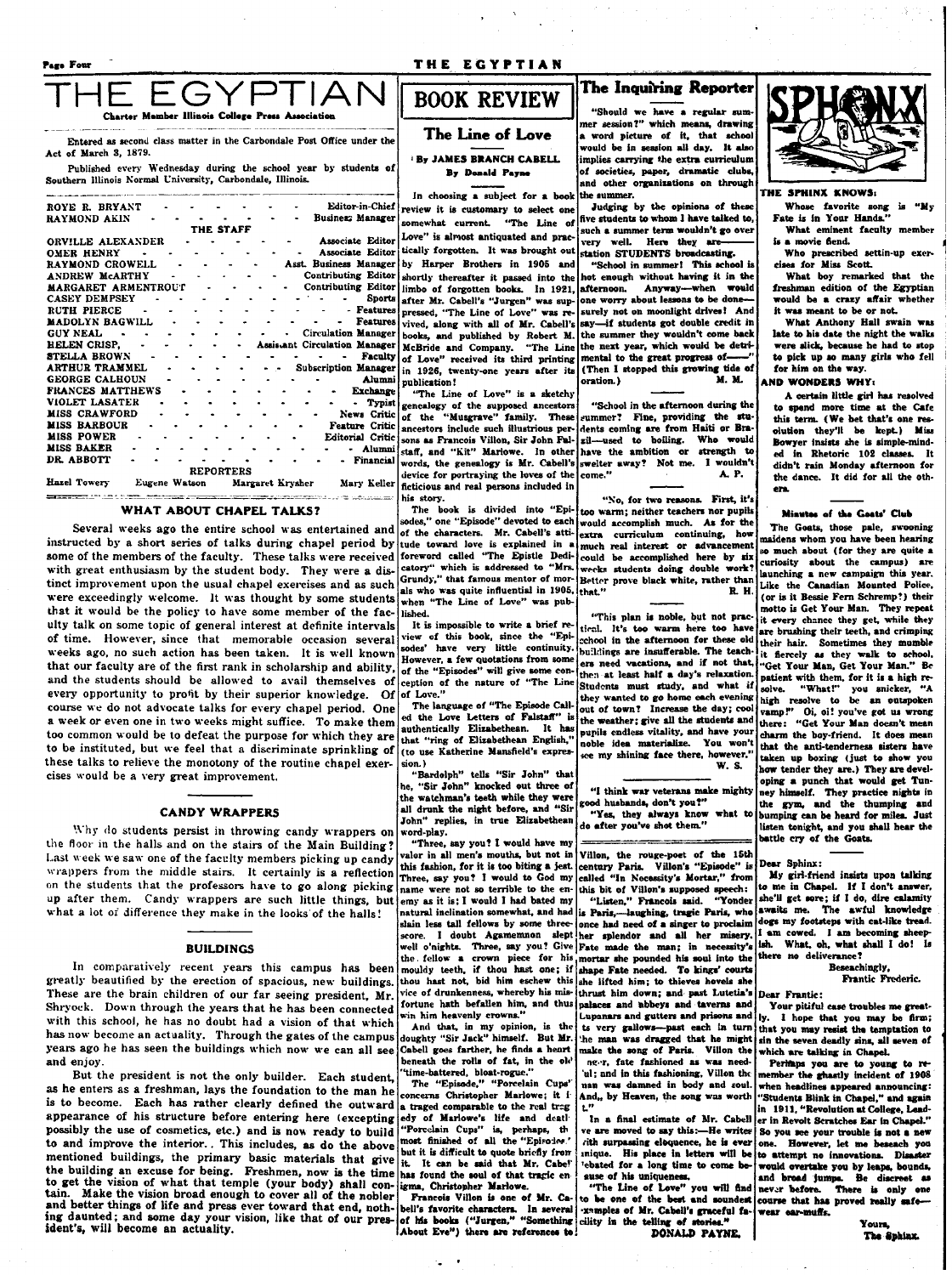# **MACMEN SWAMP MCKENDREE TO END LOSING STREAK**

#### **TOURNEY GAMES BEING PLAYED ON SCHEDULE**

#### STRENGTH IN FIRST WEEK OF COMPETITION

the new gymnasium. Each Tuesday the game and piled up a twenty-one and Thursday afternoon and evening to twelve lead by the end of the first seven winners and seven losers are half.

ney in one way or another.

The playing of the games is carried time, it forfeits and the program goes goals, but Lombard was a little more<br>on. No reason is sufficient to cause deally from the foul line. a missed game to be played. The acc- in the last half, only three field goals smith," the cantata to be glue and the last half will age Black- to gather twelve points in the first even in the same twenty minutes. The tual results usually in a great many person game, nosing out whose of the sonals, but it serves its purpose for bondale and Smith, Lombard center, before the first half is over, the play- by one point. "Doc" Hiller went out ers usually decide that it doesn't do of any good to rough it up, hence settle down to clean straight basketball. Putting some one out of the game on personals has its effect on the others, and this frequently happens.

Some of the teams are not so polish- Hill ed in their playing as others, and a Hall few of the games are regular old time mixups with a lot of interesting tricks and poses. The offensive of some teams just isn't there, and it's every man for himself with a result that Hud many of the final scores resemble baseball returns.

The comparative strengths of the contestants are not well established but Freshman Group IV and the Dun-Fro bars seem to be headed in the right Met direction. The Road Hogs have also Smi shown some ability and lived up to O'B their name by blanking one opponent Mor Gra to hog the honors.

Following is the standing of the Lew teams after the first two rounds last

|    | Tuesday, Jan. 14                                             |              |
|----|--------------------------------------------------------------|--------------|
| 1. | Rural Practice Teachers  1                                   |              |
|    |                                                              |              |
| 2. | House of Anduses  12                                         |              |
|    |                                                              |              |
| 3. | Fraternity                                                   | ï            |
|    | Senior College                                               | $\mathbf{1}$ |
| 4. | M. E. Deacons                                                | $\mathbf{1}$ |
|    | Freshmen II                                                  | J            |
| 5. | Sophomores  10                                               |              |
|    |                                                              | 11           |
| €. | Freshman IV  31                                              |              |
|    |                                                              |              |
| 7. | 810 S. Normal .                                              |              |
|    | Road Hogs                                                    |              |
|    | Thursday, Jan. 16                                            |              |
| 1. |                                                              |              |
|    |                                                              |              |
| 2. |                                                              |              |
|    | M. E. Deacons  12                                            |              |
| 3. | Sophomores  10                                               |              |
|    | Fraternity                                                   | f            |
| 4. | Rural Practice Teachers                                      | É            |
|    |                                                              | ş            |
| 5. | Freshmen IV  18                                              | f            |
|    |                                                              |              |
| G. |                                                              |              |
|    |                                                              | ۹<br>۰,      |
| 7. |                                                              |              |
|    |                                                              | €            |
|    | .<br>and the contract of the contract of the contract of the |              |

#### Lombard Noses Out Mac's Basketeers

A Maroon rally fell short three FRESHMEN AND DUNBARS SHOW Jane and the game with Lombard Friout the Macmen 33-30 in one of the best conference games played during The intramural tournament is in the week end. Like Macomb. Lomfull swing over on the two floors of bard started sharp-shooting early in

decided from seven new combinations | A changed Maroon lineup faced the or pairings. Interest is running high Lombard five: Wilson started at foramong a number of the groups enter- ward instead of Coleman, and Scott ed, and competition in many of the replaced White at center. Inability games is keen. Some hundred and of the locals to make free throws in fifty boys are taking part in the tour-ine last half cost them the victory. The boys missed six shots from the

foul line that would have decided the victory by a comfortable margin had out on schedule and if a team does they been good. Such is basketball. not show up promptly at starting Both teams counted with eleven field

structed to show no favoritism and to floor. Mercer, Lombard captain and who are: stational fouls and call them close. This forward, was the high point man of results usually in a great many per-the game, nosing out Wilson of Car-

wa

Seq

Wh

 $W_{\mathcal{F}}$ 

Mot

Мш

Ric-

| the game on personal fouls.<br><b>BOX SCORE</b> |    |    |                      |                |  |  |  |
|-------------------------------------------------|----|----|----------------------|----------------|--|--|--|
| <b>Carbondale</b>                               |    |    |                      |                |  |  |  |
|                                                 | Fe | Ft | T                    | P              |  |  |  |
| son, F. 4                                       |    | 1  | 9                    | 1 ;            |  |  |  |
| er, F, 2                                        |    | 1  | 5                    | 4              |  |  |  |
| l. F. 0                                         |    | 0  | Ó                    | 1 i            |  |  |  |
| tt. C. 2                                        |    | 2  | 7                    | 21             |  |  |  |
| ite, C. 3                                       |    | 2  | 8                    | s.             |  |  |  |
| ght G. 0                                        |    | 1  | 1                    | 0              |  |  |  |
| nical, G. 0                                     |    | 0  | 0                    | 3              |  |  |  |
| igens, G. 0                                     |    | 0  | ٥                    | ٥              |  |  |  |
|                                                 |    |    |                      |                |  |  |  |
|                                                 | 11 | 8  | 30                   | 14             |  |  |  |
| Lombard                                         |    |    |                      |                |  |  |  |
|                                                 | Fg | Ft | T                    | P!             |  |  |  |
| wein, F. 3                                      |    | 1  |                      |                |  |  |  |
|                                                 |    |    | 7                    | $\mathbf{1}$   |  |  |  |
| сег (С.) F. 5                                   |    | 0  | 10                   | 1              |  |  |  |
| th, F. 2                                        |    | к  | 9                    | $\overline{2}$ |  |  |  |
| rien, G. 1                                      |    | 2  | $\ddot{\phantom{a}}$ | 3i             |  |  |  |
| tgomery, G. 0                                   |    | 0  | 0                    | 0:             |  |  |  |
| nt. G. 0                                        |    | 0  | 0                    | O.             |  |  |  |
| is, G. 0                                        |    | ٥  | 0                    | o t            |  |  |  |
| թհy, G. 0                                       |    | 2  | 2                    | 3 F            |  |  |  |
| . G. 0                                          |    | 1  | 1                    | 1 I<br>۳, ب    |  |  |  |

Referee-Barrow of Knox College. Umpire-Le Marr of U. of I.

#### AG CLUB MEETING

The meeting of the Ag Club last Thursday evening was enjoyed by all MISS WILCOX APPEARS present. I know everyone on the program was glad to appear before a crowd instead of a group of empty *i* seats.

Abbett sang a duet to start with of Being a Hostess," by Miss Evang-Then Miss Florence Lively gave a eline Wilcox, followed by a general reading which kept everyone laugh- discussion by the girls. ing. The vocal solo by Miss Minnie Rose was ---well I can't describe it resolutions, the organization outlined for it was so-o-o good. Miss Ruth its New Year ideal. One phase was Clark explained the 4-H club work to create a fine atmosphere by music, very well and Miss Eva Manninger's dramatics, debates, talks, etc., where the<br>cause whoopee can mean anything reading was excellent. We sure did by real spirituality will be developed.<br>Irom rocking the baby to sitting on<br> Pullen in his talk on Soy Beans meet God. The practical side was to Messre. R. Haun and J. Marteney arouse new interest, to get more memended the program with a duet.

"Has Jane got good sound teeth?" "They cound all right to me."

#### **Assignments in Next Tourney Meetings**

Thursday, January 23 Road Hogs vs. Rural Practice Freshmen I vs. W. Grand Dubs. Freshmen II vs. Forum Lawyers Freshmen III vs. Fraternity. Freshmen IV vs. Dunbar. ophomores vs. Senior College. Methodist Deacons vs. 810 S. Nor

Tuesday, January 28 Road Hogs vs. W. Grand Dubs.<br>Freshmen I vs. Forum Lawyers. Freshmen II. vs. Fraternity. Freshmen III vs. Dunbar. Freshmen IV. vs. Senior College. Rural Practice vs. 810 S. Normal. Methodist Deacons vs. House of An duses.

#### **Music Clubs Start Planning Annual Entertainments**

Ruth Millen. Florence Newman. Grace Rawson. Arivne Harris. Nina Waller. Genevieve Davis. Mildred Frev. Marie Taylor. Ethel Trout. Vivian Wakefield. Mary Margaret Allen. Frank Dunlap. Leon May. Norvell Jean. Bob Wlecke. William Randall. Orville Alexander. **Harold Bailey.** Robert Davis Mare Green. Leslie Miller. Rolla Otey. Fred Shappard. William Petersen. John Marteeny. The Roland Hays Club is now prac- Wilson, G. icing on the annual Dunbar program. Swofford, G. ...... resent members are: Dora Lee Arnour, Mildred Bowers, Irene Cartvright. Mable Clemens. Alonzo 11 11 33 11 Crimm, Edna May Fouler, Rita Long, Maggie Nelson, William Pryor, Hor-Rondeau, Edgar Russel, Selman Fitch, F. Snow, Frank Stratton, Ollie Mae Ter-Love, F. DRAWS LARGE AUDIENCE rill, Edward Woods, Fred Williams,

## ON Y. W. C. A. PROGRAM

The Y. W. C. A., carrying out its series of etiquette talks, had an ad-Misses Pauline Adams and Ruth dress Tuesday evening on "The Art

> With the new year and its good to have services where one will really bers, to make the meetings so bene ficial and entertaining chat anyone

#### Macomb's Shooting **Crushes Maroons**

In the first game of the road trip the Marcons were turned back by the overwhelming score of 48-26 by the Macomb Teachers. The game was not as bad as it sounds, for the Macomb squad seemed to be hitting the basket with a regularity that was more luck than skill. In the first ten minutes of the game they shot twenty times from the floor and eleven of them dropped through the loop for twentytwo points. These eleven shots were not cripples taken down the floor with a brilliant passing attack. Instead, of the floor. they sank seven baskets. Such bask-

hasketball game. The Maroons de-of the week end. True to form they fense tightened and honors were more played much better in the last half Coach MacAndrews used el- than in the first period. even men during the game to break Seven Marcons took part in the point men for the Marcons. **BOX SCORE** 

#### Carbondale  $F<sub>E</sub>$  $F1 T$ Hiller, F. ó  $\boldsymbol{2}$  $\bullet$ Hudgens, F.  $\bullet$  $\mathbf{a}$  $\Omega$  $\ddot{\mathbf{v}}$  $\bullet$ Coleman, F. .. Hall, F. .......  $\mathbf{a}$  $\ddot{\phantom{a}}$  $\bullet$ White, C.  $\overline{\mathbf{2}}$  $\overline{2}$  $\mathbf{r}$ 4 Scott G 10 Monical, G. ō Ō.  $\bullet$ Lutz, G.  $\ddot{\phantom{a}}$  $\mathbf{2}$  $\bullet$ Wright, G. Ă  $\mathbf{a}$  $\mathbf{R}$  $\mathbf{1}$  $\overline{\mathbf{a}}$ 10 26  $1^{\prime}$  $F_{\mathcal{C}}$  $Ft$  $\mathbf{r}$ п Grigsby, F.  $\mathbf{1}$  $\overline{2}$  $\overline{a}$ 11  $\mathbf{3}$ Beedle, C.  $\mathbf{I}$ 19 Wells. G. -3 Anderson. G.  $\mathbf 0$  $\bullet$  $\mathbf{0}$ Churchill, G. ...  $\overline{2}$  $\mathbf{1}$  $\bullet$  $\mathbf{0}$ Ewing, G. ... n

 $20$ Referee--Meiner. Umpire-Cox.

All we have heard for the past two weeks is "Tight as a boiled owl" not that anyone ever boiled an owl to<br>find out. "Stewed to the gills." as if anyone ever heard of a stewed gill. "Great party, lotsa whoopee" hecause whoopee can mean anything

 $\pmb{9}$ 49

#### **NOTICE**

not attending them would miss some-|EGYPTIAN MUST BE PAID BY, thought they were rather cold and<br>|thing of vital importance. IFRIDAY, JANUARY 24, 1930. (Continued on Last Page)

#### **REGAIN FORM IN** THIRD CONTEST OF WEEK END

#### **BEARCATS FAIL TO OVERCOME** SECOND PERIOD OFFENSIVE **AFTER EARLY STRUGGLE**

After trailing the McKendree quintet at the half 14-16, Carbondale sprang from the leisurely pace they had been setting and showed the Lebanon fans how a winning combination plays basketball, to win the Saturday night's contest 42-27. Since the football game in the fall wherein Mcthey were pot shots from the center Kendree and Abe Martin came out They just couldn't miss second best, there has been considerthe basket during the first few min-able rivalry between the two teams. utes. Out of eight shots at one time Sailing behind a two-point margin at the half, McKendree was content to etball is unbeatable, and the Marcons let Carbondale set the pace. But such came off second best. The Macmen a pace, thirty points in twenty min-<br>were bewildered under such a bar- utes, was too much for even McKen-

up the Macomb defense, but the hosts game and all scored from two points ere going too well to be stopped. up. Captain Wilson leading his mates The game was rough, and Captain with ten points. Hubble, McKendree Wilson and Grigsby, Macomb for-center, was the high point man of the ward, both made their exits via the game with eleven points. Hiller was foul route. Beedle, Macomb center, the strong man of the second half.<br>was a bugbear for the Marcons with He made four field goals to add eight nineteen points to his personal credit. points to the Carbondale lead. Hudg-Scott and Wright with ten and eight ens has broken his jinx; he made three points respectively, were the high baskets in the game with McKendree.

These are the first field goals Hudgens has made this year. When Hudgens hits, all of the boys should: and P they did.

| 3  | <b>BOX SCORE</b>   |    |    |    |    |
|----|--------------------|----|----|----|----|
| 0  | <b>Carbondale</b>  |    |    |    |    |
| 1  |                    | Fg | Ft | т  | P  |
|    | 1. Wilson, F. 4    |    | 2  | 10 | 1  |
|    |                    |    | ē  | R  | 1  |
|    | 1 Scott, C. 1      |    | 0  | 2  | o  |
|    |                    |    | 2  | 6  | 1  |
|    | 0 Wright, G. 2     |    | 3  | 7  | 3  |
|    | 4 Monical, G. 1    |    | 1  | 2  | Û  |
|    | 2 Hudgens, G. 1    |    | Ð  | 6  | 2  |
| 1  |                    |    |    |    |    |
|    |                    | 17 | ۶  | 42 | 8  |
| 17 | McKendree          |    |    |    |    |
|    |                    | Fz | Ft | T  | P  |
|    |                    |    | 2  | 8  | 2  |
|    |                    |    |    |    |    |
|    |                    |    | Ũ  | e  | 1  |
|    | 4 Saunders, F. 0   |    | 1  | 3  | 4  |
|    | 0 Pffefer, F. 1    |    | 0  | 2  | o  |
|    | 0. Clayton, F. 1   |    | 3  | 11 | я  |
|    |                    |    | 0  | Ω  | 2  |
|    | 1 Shadowens, G.  0 |    | ī  | 1  | ß  |
|    | 3 Ropioquey, G. 1  |    | o  | 2  | e  |
| 1  |                    |    |    |    |    |
|    |                    | 10 | 7  | 27 | 12 |

Refere Notes of the Gau

The Marcons who went on the trip all suffered from the severe cold spell which was prevalent all over Illinois. When the boys left home it began getting colder, dropping from ab forty degrees above to twenty-one below nothing. All of the team have colds, and some have a light touch of the flu. At one stage of the trip the bus was held up because of a stalled freight train. MacAndrews walked an eighth of a mile, a quarter, a half, two miles, five miles (it was according to who told the story) to get the train to move. He froze out but ac-ALL SUBSCRIPTIONS TO THE complished his mission. The boys

Page Five